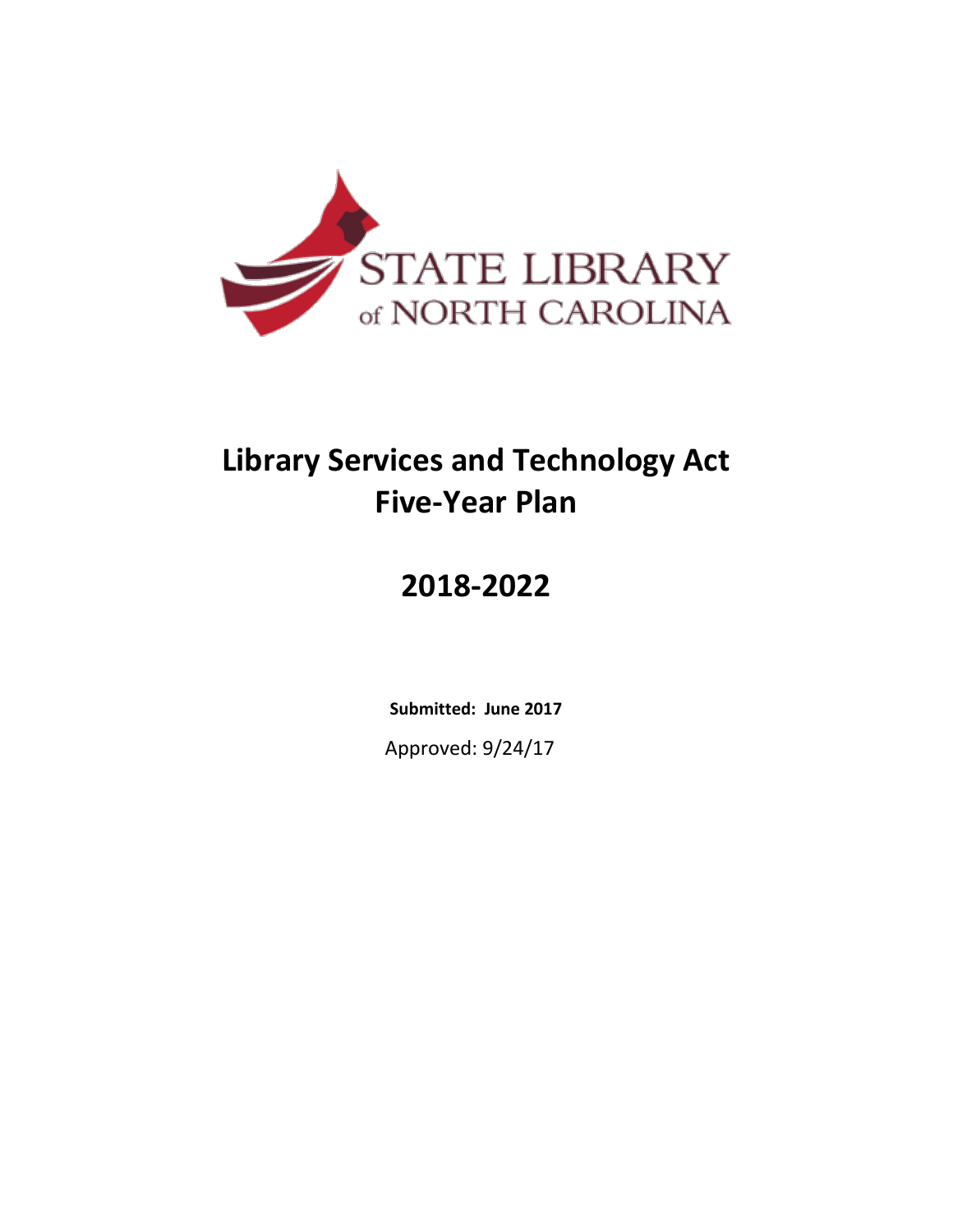#### **TABLE OF CONTENTS**

| <b>INTRODUCTION</b>                              | 1              |
|--------------------------------------------------|----------------|
| <b>MISSION</b>                                   | $\overline{2}$ |
| <b>NEEDS ASSESSMENT</b>                          | $\overline{2}$ |
| <b>GOALS OVERVIEW</b>                            | 6              |
| <b>Goal 1: Strengthening Capacity</b>            | $\overline{ }$ |
| <b>Goal 2: Expanding Access</b>                  | 9              |
| <b>Goal 3: Community Engagement</b>              | 11             |
| <b>COORDINATION EFFORTS</b>                      | 12             |
| <b>EVALUATION PLAN</b>                           | 12             |
| <b>FIVE YEAR PLAN EVALUATION RECOMMENDATIONS</b> | 13             |
| <b>STAKEHOLDER INVOLVEMENT</b>                   | 13             |
| <b>COMMUNICATION AND PUBLIC AVAILABILITY</b>     | 14             |
| <b>MONITORING</b>                                | 14             |
| <b>MEASURING SUCCESS CROSSWALK</b>               | 16             |
| <b>APPENDIX</b>                                  | 17             |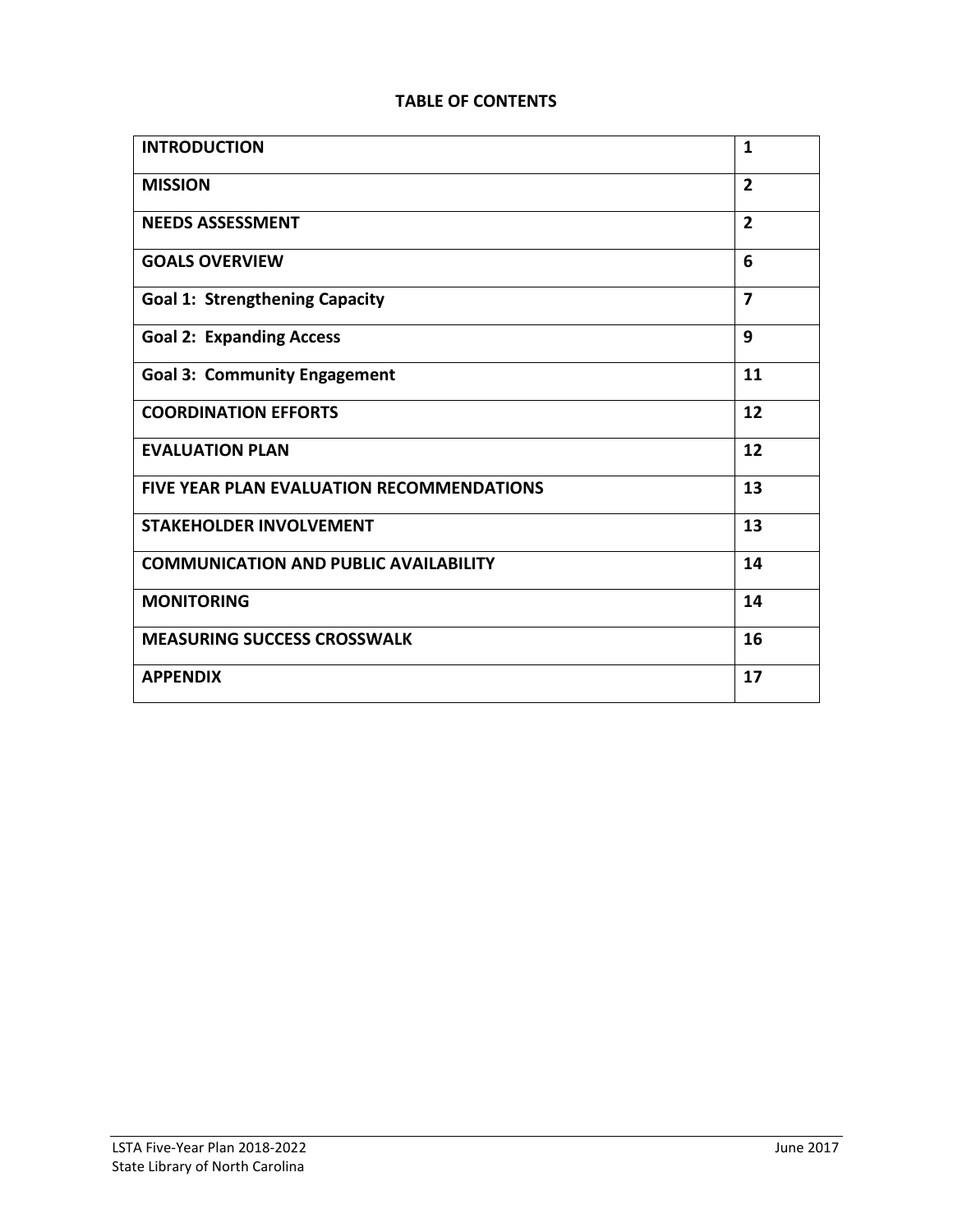#### **LSTA Five-Year Plan October 1, 2017 – September 30, 2023**

### **INTRODUCTION**

The Grants to States Program is the largest grant program administered by the Institute of Museum and Library Services (IMLS); it provides funds to State Library Administrative Agencies (SLAAs) each year using a population-based formula.

As North Carolina's SLAA, the State Library of North Carolina must use federal funds to support the LSTA purposes and priorities outlined in the Library Services and Technology Act (LSTA).

### **LSTA Priorities (20 U.S.C. § 9141)**

- 1. expand services for learning and access to information and educational resources in a variety of formats, in all types of libraries, for individuals of all ages in order to support such individuals' needs for education, lifelong learning, workforce development, and digital literacy skills;
- 2. establish or enhance electronic and other linkages and improve coordination among and between libraries and entities, as described in 20 U.S.C. § 9134(b)(6), for the purpose of improving the quality of and access to library and information services;
- 3. (a) provide training and professional development, including continuing education, to enhance the skills of the current library workforce and leadership, and advance the delivery of library and OMB Control No.: 3137-0029, Expiration Date: 7/31/2018 IMLS-CLR-D-0032 information services, and (b) enhance efforts to recruit future professionals to the field of library and information services;
- 4. develop public and private partnerships with other agencies and community-based organizations;
- 5. target library services to individuals of diverse geographic, cultural, and socioeconomic backgrounds, to individuals with disabilities, and to individuals with limited functional literacy or information skills;
- 6. target library and information services to persons having difficulty using a library and to underserved urban and rural communities, including children (from birth through age 17) from families with incomes below the poverty line (as defined by the Office of Management and Budget and revised annually in accordance with 42 U.S.C. § 9902(2)) applicable to a family of the size involved;
- 7. develop library services that provide all users access to information through local, State, regional, national, and international collaborations and networks; and
- 8. carry out other activities consistent with the purposes set forth in 20 U.S.C. § 9121, as described in the SLAA's plan. 20 U.S.C. § 9141(a)(1-8).

The Act requires an approved Five-Year Plan that identifies the state's library needs and establishes goals, projects, and activities that will be focused on meeting those needs. This document is North Carolina's fifth Five-Year Plan, developed in consultation with North Carolina's LSTA Advisory Committee, State Library staff, and in response to the evaluation of the previous five-year plan.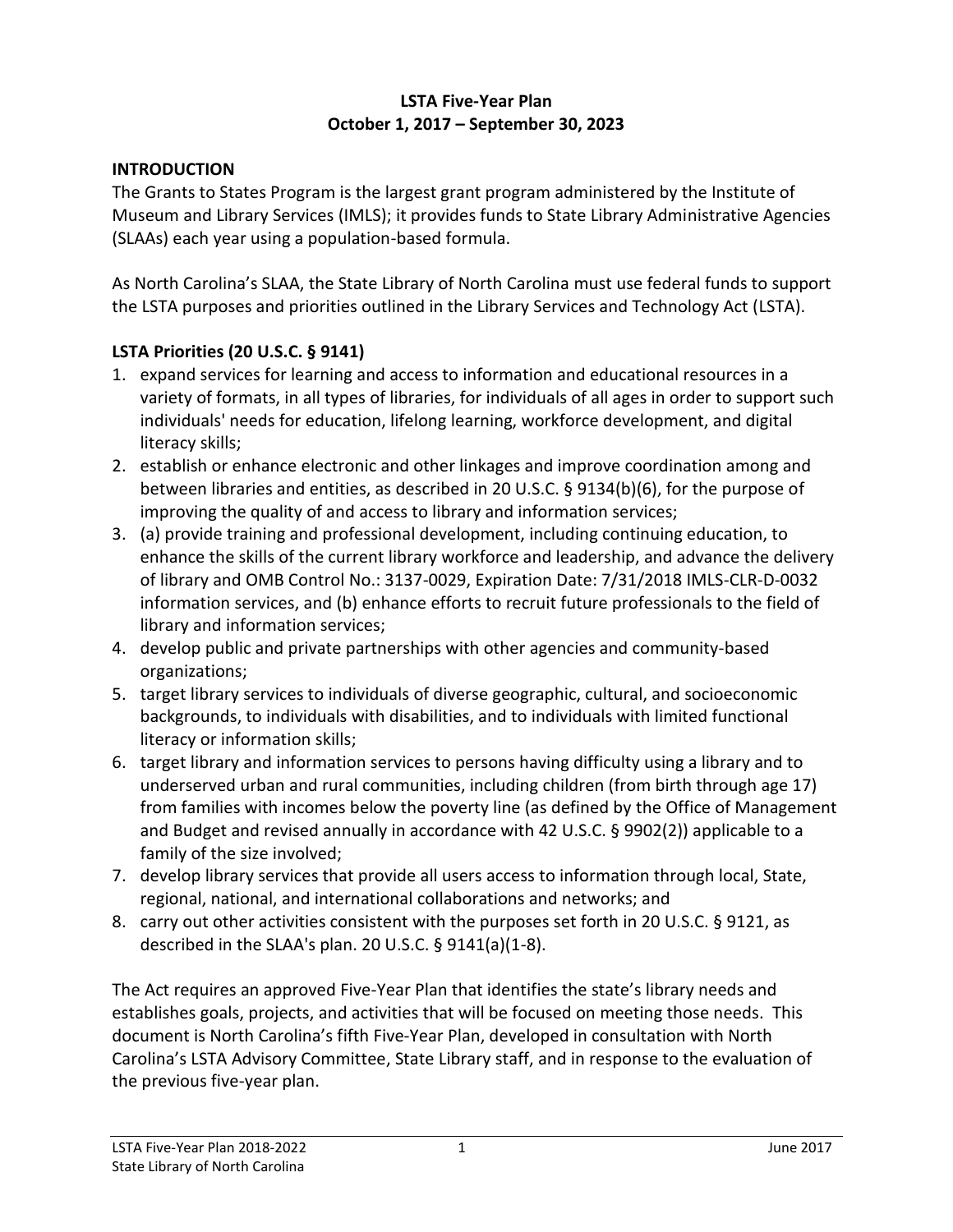North Carolina libraries eligible to participate in LSTA programs include:

- 81 multi-county regional, county, and municipal public library systems;
- 58 community college learning resource centers and libraries;
- 36 independent college and university libraries;
- 17 University of North Carolina system libraries; and
- the State Library of North Carolina.

Other library types may be eligible to apply for programs posted in the Annual Program Plan, as established each summer. See "Criteria for Eligibility" in the Appendix.

### **MISSION**

The State Library of North Carolina is the catalyst for exceptional library services in North Carolina. We are the principal library of state government; we build the capacity of all libraries in North Carolina; and we develop and support access to specialized collections for the people of North Carolina, including genealogy, North Caroliniana, and resources for the blind and physically handicapped. The State Library administers North Carolina's LSTA program to serve libraries through:

- Developing strong partnerships with libraries and their communities;
- Coordinating planning efforts and continuing education to improve library services;
- Supporting equitable access to information and resources; and
- Fostering creativity and innovation within all library types.

# **NEEDS ASSESSMENT**

The goals, projects, and activities of the Five Year Plan for October 1, 2017 - September 30, 2023 are based on findings and recommendations from the following sources:

- North Carolina's LSTA Five Year Plan Evaluation, 2013-2017
- North Carolina Digital Summit Initiative, Meeting Discussions and Priorities, April 2017
- LSTA Advisory Committee Five Year Plan Planning Recommendations, April 2017
- North Carolina's Demographic Forecast, April 2017
- Library Development Consultants Five Year Plan Planning, May 2017
- State Library Commission Meeting Discussion, May 2017

# **North Carolina's LSTA Five Year Plan Evaluation, 2013-2017**

QualityMetrics, LLC, Library Consultants employed a mixed-methods approach that included a review of the State Program Report (SPR), documents and statistics, focus groups, personal interviews and a web-based survey. Reports for FY 2013, 2014, and 2015 LSTA awards were reviewed along with other relevant documents. State Library leaders and other individuals were interviewed, five focus groups took place, and an online survey was completed with 126 responses.These data gathering efforts were supplemented with eight in depth phone interviews and site observation data. The site visit and the focus groups provided qualitative evidence and context.

Findings in the Five Year Plan Evaluation suggest that North Carolina's LSTA program should continue to provide opportunities for libraries to experiment and try new approaches while encouraging equity in services for all libraries, including outreach to unserved and underserved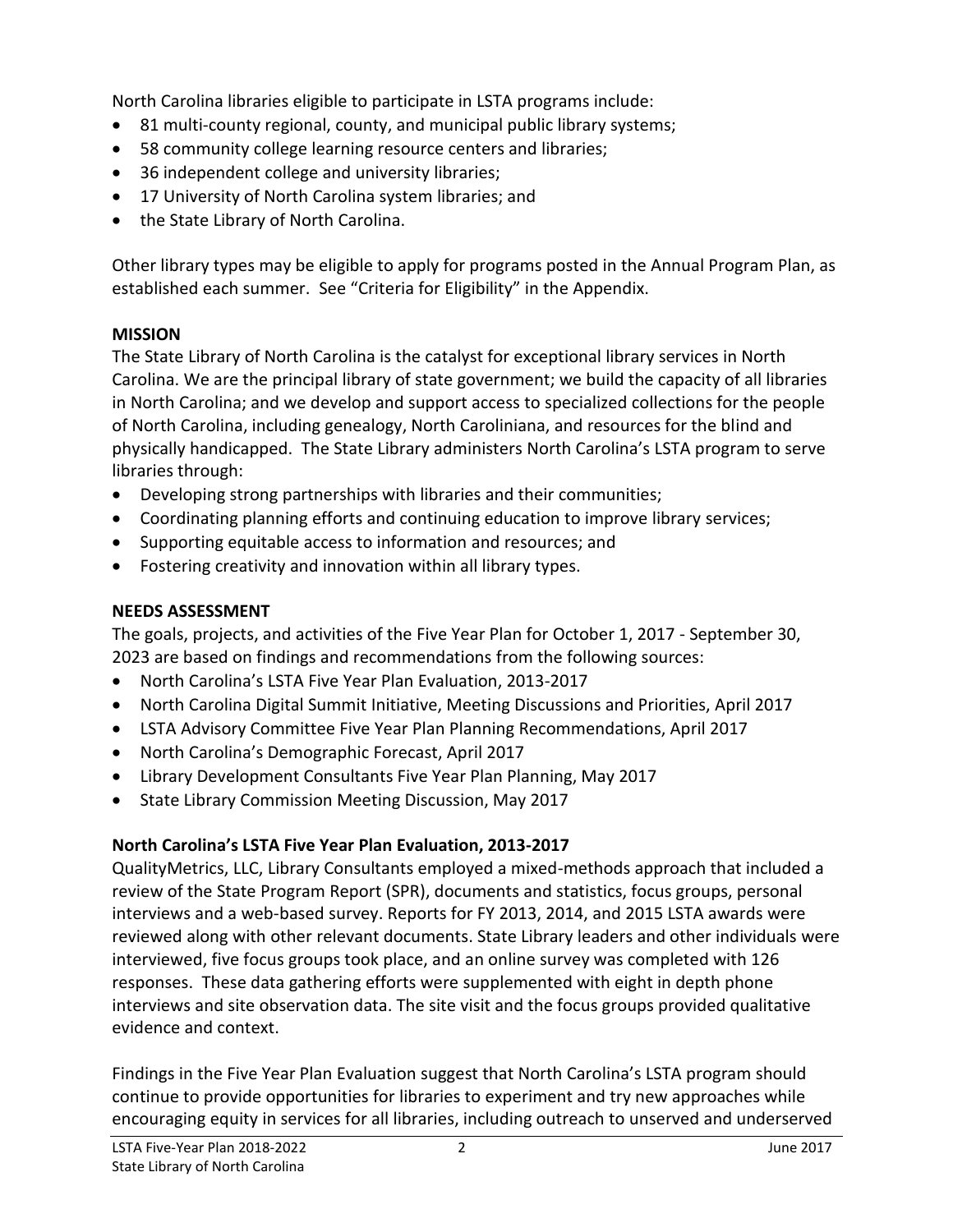audiences. Partnerships and collaboration will remain an effective strategy to leverage resources, achieve efficiencies, and develop community relationships.

# **North Carolina Digital Summit Initiative, Meeting Discussions and Priorities, April 2017**

The Digital Summit Initiative consisted of multiple planning sessions, a statewide digital initiatives survey, and a one day Digital Summit meeting with 24 statewide library participants. Priorities identified by participants included the need for expanding the NC Digital Heritage Center, building a sustainable model for the center, and fostering a statewide framework that supports digitization, digital preservation, online access, and data management. Other specific needs mentioned were advancing a shared technical infrastructure and cultivating a community of practitioners across the state.

# **LSTA Advisory Committee Five Year Plan Planning Recommendations, April 2017**

A two day planning meeting with the LSTA Advisory Committee and QualityMetrics, LLC, Library Consultants identified four recommendations based on needs of North Carolina libraries and their users.

- 1. Community engagement and collaboration should be woven into the fabric of all goals, projects, and activities.
- 2. Digitization initiatives should remain a significant part of North Carolina's LSTA program.
- 3. Support should be continued for activities that address information and digital literacy in ways that are highly relevant.
- 4. Strategies should be sought to extend the competitive program to libraries that seldom apply for LSTA grants.

# **North Carolina's Demographic Forecast, April 2017**

A combination of demographic data was reviewed to forecast changes over the next five to ten years. In 2015 North Carolina was the 9th most populous state in the nation with just over ten million residents. North Carolina has experienced rapid and dramatic demographic changes since 2010 including population growth, movement of population from rural toward urban areas, and a shift in age demographics. While population growth across the state is expected to slow, it will remain faster than the national average at 1.6% through 2030. Growth is expected to be uneven and focused mainly in two metro areas: Charlotte-Mecklenburg and the Triangle (Raleigh, Durham, Chapel Hill). Migration is the most significant factor affecting population growth and is expected to represent 90% of growth by 2030. Though North Carolina still has the highest proportion of rural residents in the nation, that percentage has decreased by 16% since 1990. Currently, North Carolina ranks 5th for residents age 65+ and this segment of the population is expected to increase. By 2020 it is estimated those age 85+ will be the fastest growing segment of the population and by 2025, 94 of 100 counties are expected to have more residents 65+ than under 18.

North Carolina continues to lag behind the nation in most economic and social indicators and has widespread inequality. North Carolina has:

- experienced a slower than average recovery after the Great Recession;
- an unemployment rate of 5.1% that remains slightly higher than the rest of the United States;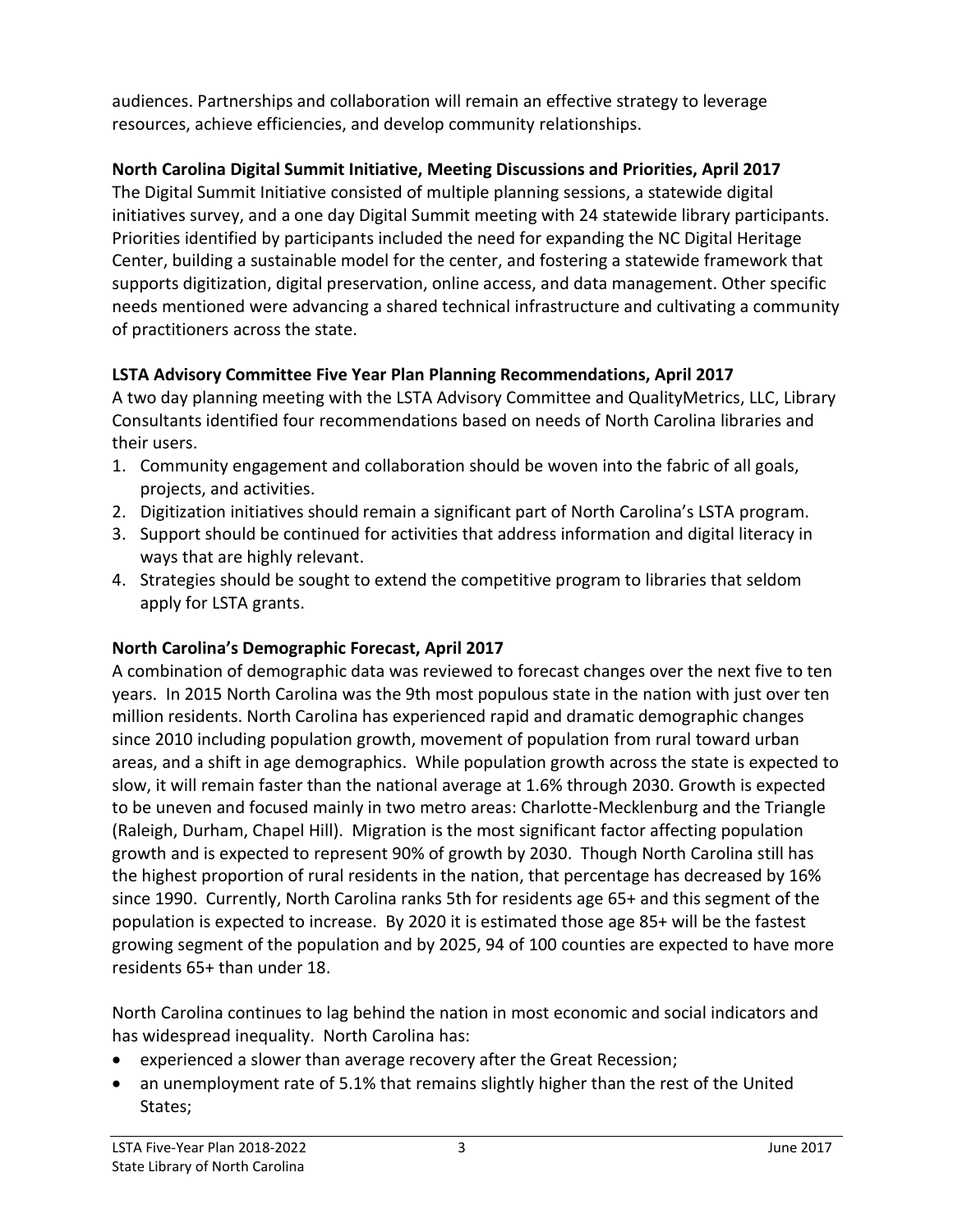- a median household income just under \$47,000 that is 13% lower than the national average; a majority of counties fall below the state median household income which demonstrates the degree of inequality;
- a high poverty rate of 17.4% that remains high across the state with 24.7% of children living in poverty; and
- a declining reading and math proficiency from  $4<sup>th</sup>$  grade to  $8<sup>th</sup>$  grade. In 2015, 38% of  $4<sup>th</sup>$ graders could read proficiently compared to 30% of  $8<sup>th</sup>$  graders; and 44% of 4<sup>th</sup> graders tested proficient in math compared to 33% of  $8<sup>th</sup>$  graders.

# **Library Development Consultants Five Year Plan Planning, May 2017**

Library Development Consultants conducted site visits to 81 library systems serving all one hundred North Carolina counties, performed LSTA grant reviews, shared qualitative data representing multiple libraries, and participated in a Five Year Plan planning session. Consultants identified the following specific needs: libraries need help understanding library user (and non-user) behaviors more thoroughly; libraries need assistance with using existing and new data to better connect programs, collections, and services with residents; library users need to be able to connect to information resources in all formats; and community members need a library with a community first focus in place of a library first focus.

## **State Library Commission Meeting Discussion, May 2017**

Commission members discussed the key trends that will impact their communities in the next five years such as growth, aging, migration, education, employment, urban/rural divide, poverty, race/ethnicity, and health indicators. The top trend was education and how it affects the other trends such as employment. Some trends, such as aging and urban/rural divide, were more community-based with some commissioners seeing them as very important and others seeing them as not an issue. Commissioners agreed that it remains important for LSTA to provide multifaceted support, maintaining statewide projects in addition to smaller, more project-specific grants.

# **SUMMARY OF IDENTIFIED NEEDS**

**Capacity, Access, and Community** are the three primary categories representing the current and future needs identified from all the sources listed above.

**Capacity** represents the need of current and future library users to have libraries with capable staff and sufficient resources. To achieve this, North Carolina library staff need planning and learning opportunities that enable them to provide exceptional library programs and services. Specific needs identified were helping libraries understand library user (and non-user) behaviors more thoroughly; assisting libraries with using existing and new data to better connect programs, collections, and services with residents; expanding information and digital literacy skills through collaborative efforts with public, academic, and school library communities; addressing the mismatch between buildings and websites designed for transactional purposes and the need for facilities and web-presences that are transformational; training for library staff at all levels; supporting development of statewide professional networks; and enhancing skills for planning initiatives, implementation of planning efforts, and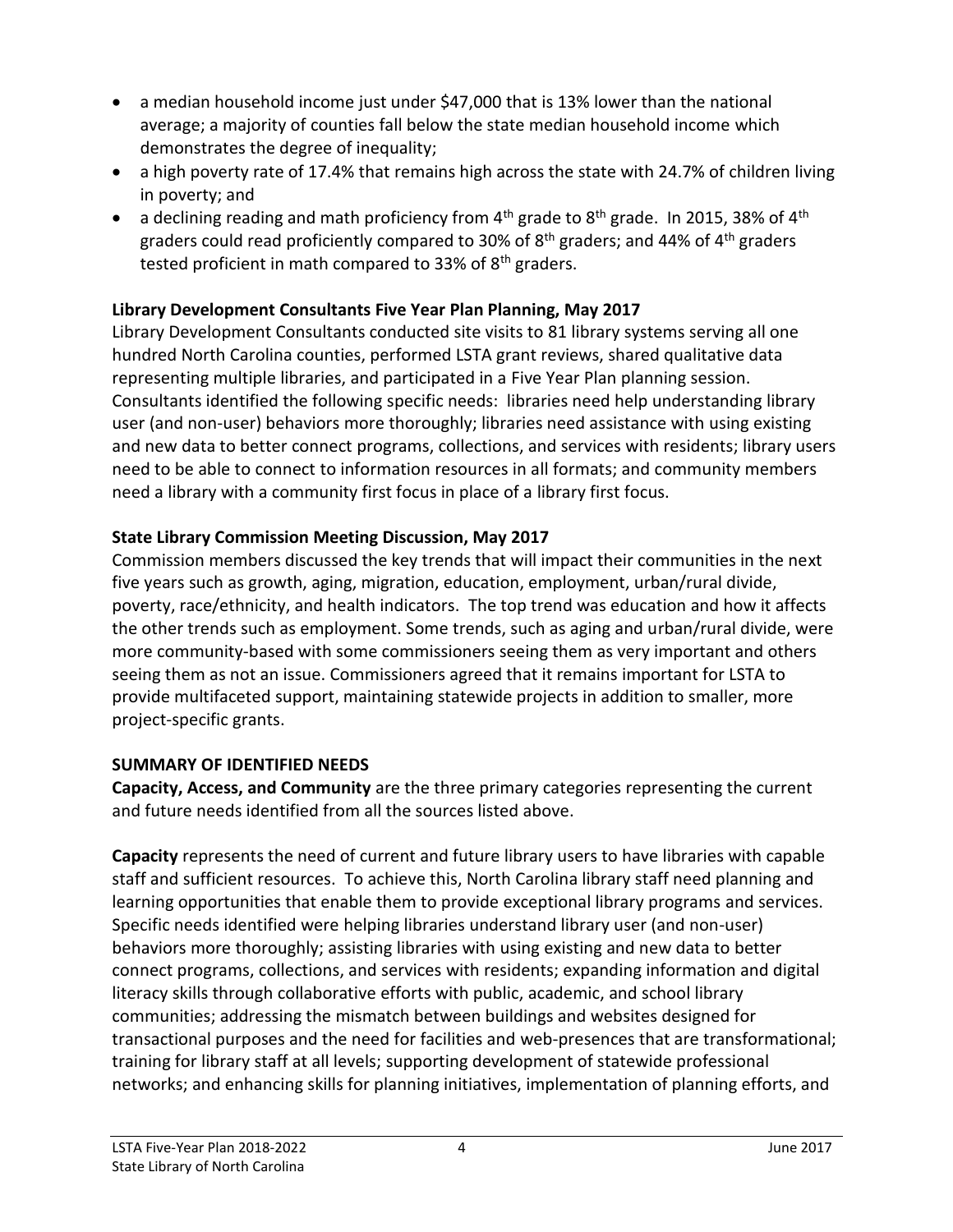prioritizing library services based on planning. The focus of this need is on providing for current and future library users through library staff and other resources.

**Access** represents the ongoing need of library users to have expanded access to resources, opportunities, and experiences for learning and success in school, work, and life. Specific needs identified were focused on connecting people to information resources in all formats as well as providing learning opportunities, access to experts, and physical spaces that will help them use the resources effectively. This includes, but is not limited to, print and electronic books, statewide electronic resources, and digitization initiatives. The focus of this need is directly on the current or future library user.

**Community** represents the need for local communities to have a library that is well-integrated into community-based activities and decisions. Building on the library's expertise and safe, trusted reputation, the strongest communities will be fully engaged with their library through relevant opportunities to coordinate, cooperate, collaborate, and communicate in helping the community address its needs. The specific need identified was helping libraries transition from a library-centered focus to a community-centered focus when assessing, selecting, and implementing priorities. This need focuses on library users and non-users, decision makers, and community partners from the community in which the library is located.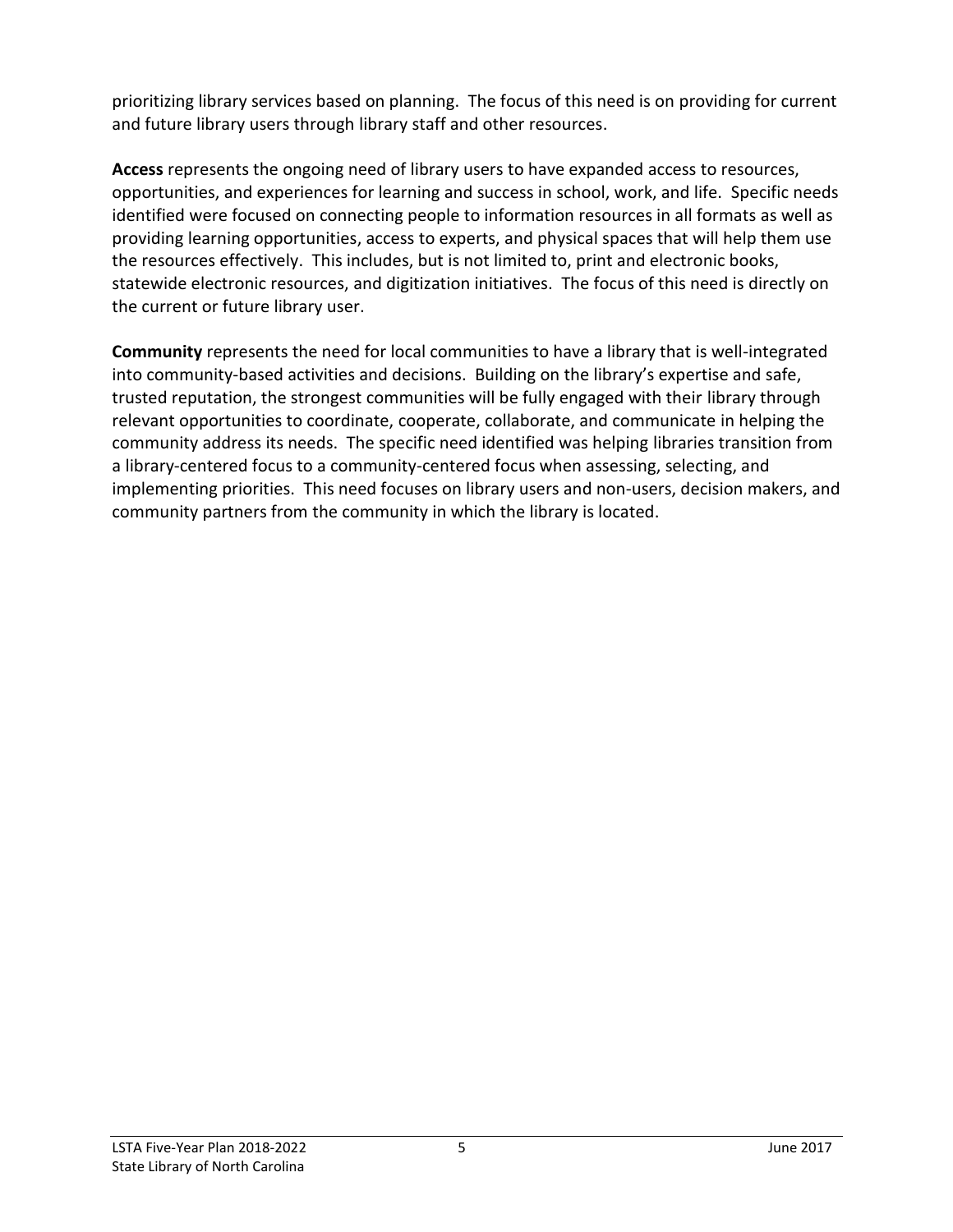#### **GOALS OVERVIEW**

North Carolina has been intentional in the pursuit of both Collaboration and Innovation. This was modeled in the previous LSTA Five Year Plan, with a goal that specifically addressed collaboration and multiple years of projects that targeted innovation. Experience with that framework revealed that there is a place for both concepts across all the goals and in many of the individual projects. Going forward, collaboration is encouraged and innovation is welcome whenever appropriate.

The State Library of North Carolina's LSTA Five-Year Plan for 2018-2022 consists of three goals. Each goal builds on the previous one, addresses one or more of the LSTA purposes and priorities, and is based on identified needs. This plan is intended to advance excellence and promote equity in North Carolina's libraries.



#### **Goal 1: Strengthening Capacity**

North Carolinians will have libraries with essential resources and capable staff that enable them to provide exceptional library programs and services.

#### **Goal 2: Expanding Access**

North Carolinians will have expanded access to resources for learning and success in school, work, and life.

### **Goal 3: Community Engagement**

North Carolinians have will libraries that are more effective because they cooperate, coordinate, collaborate, and communicate to help the community address its needs.

The State Library will meet these goals through a combination of statewide programs, subawards to local libraries, and special projects managed by libraries or library organizations. LSTA funds are intended to address new or expanded library programs and services, and limited ongoing projects, that advance the field and leverage other resources to build sustainability. Some grant programs that address the following goals already exist and may continue based on evidence of success or impact; others will be added to meet new needs as they become evident.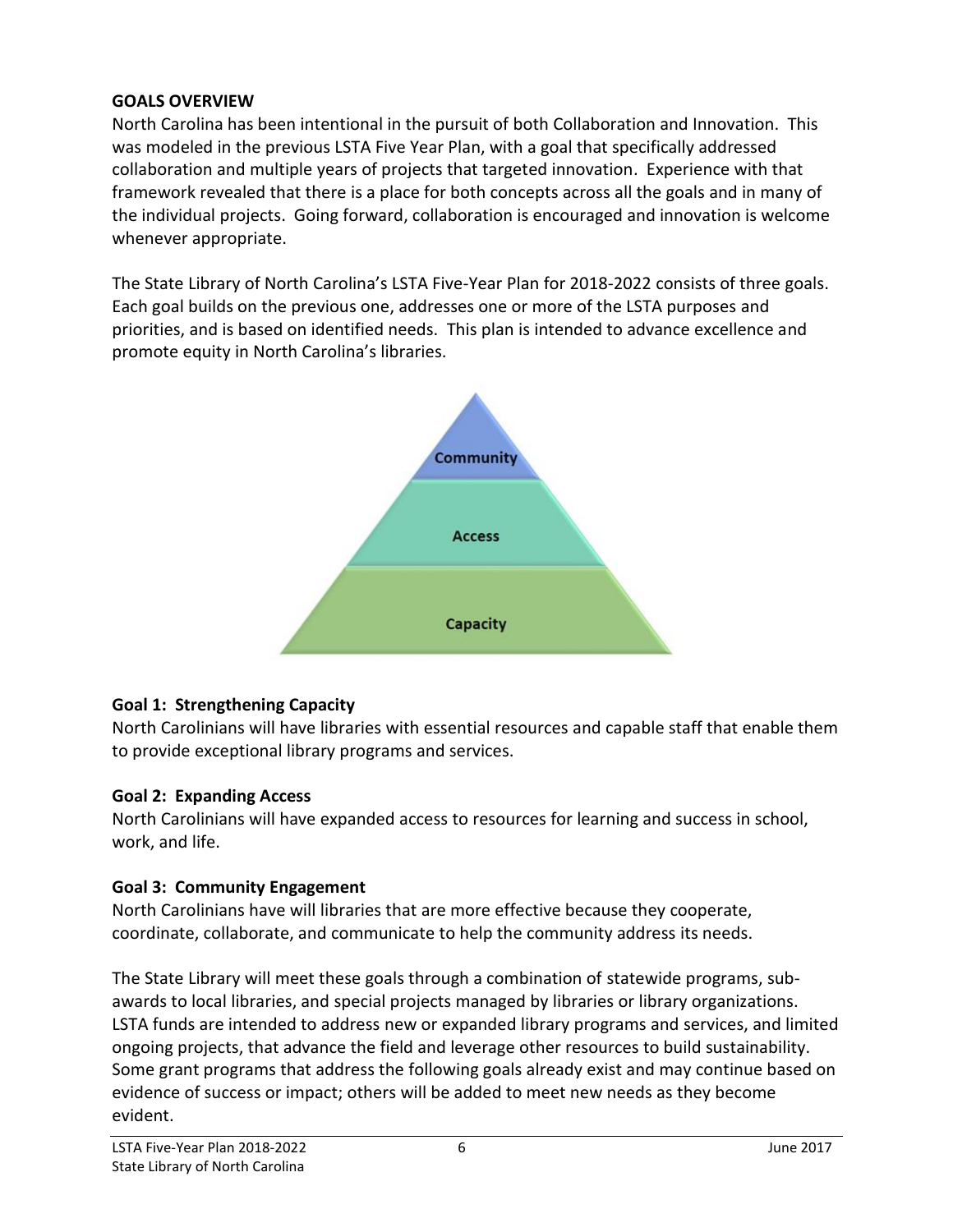#### **GOAL 1: STRENGTHENING CAPACITY**

North Carolinians will have libraries with essential resources and capable staff that enable them to provide exceptional library programs and services.

This goal primarily addresses LSTA priorities 1 and 3.

#### **NEEDS ADDRESSED**

- Understanding library user (and non-user) behaviors more thoroughly;
- Using new and existing data to better connect programs, collections, and services with residents;
- Mismatch between buildings and websites designed for transactional purposes v. the need for spaces and web-presences that are transformational;
- Training for library staff at all levels;
- Providing an appealing library environment;
- Difficulty maintaining current technology/devices/hardware for users;
- Statewide tools and resources that improve library efficiency; and
- Evolving statewide networks.

#### **PROJECTS**

Projects that may be funded include, but are not limited to, the following activities:

- Annual assessment of library staff training needs.
- Learning opportunities for library staff
	- to assess current and future user needs;
	- **in response to identified needs;**
	- to use new and existing data to better connect with residents;
	- about needs assessments, strategic planning, and implementation strategies for strategic plans;
	- about improving the users' experience, both physical and virtual; and
	- to develop programs and services that address specific needs in their community.
- Support for libraries in providing current and future library users with Internet, literacy, and workforce development skills through improved use of electronic information resources.
- Targeted funding opportunities for technology/devices/hardware for current or future library users.
- Libraries develop programs and services that address specific needs in their community and/or target persons
	- **Example 1** lacking digital literacy skills;
	- having difficulty using a library, such as senior citizens, those with disabilities, and those who are institutionalized;
	- in underserved urban and rural communities, including children and families with incomes below the poverty line;
	- of diverse geographic, cultural and socioeconomic backgrounds, such as the rapidly growing Hispanic community in North Carolina;
	- **fi** for whom reading, or reading in English, is difficult; and
	- **IF** in need of skill development for entry or improvement in the workforce.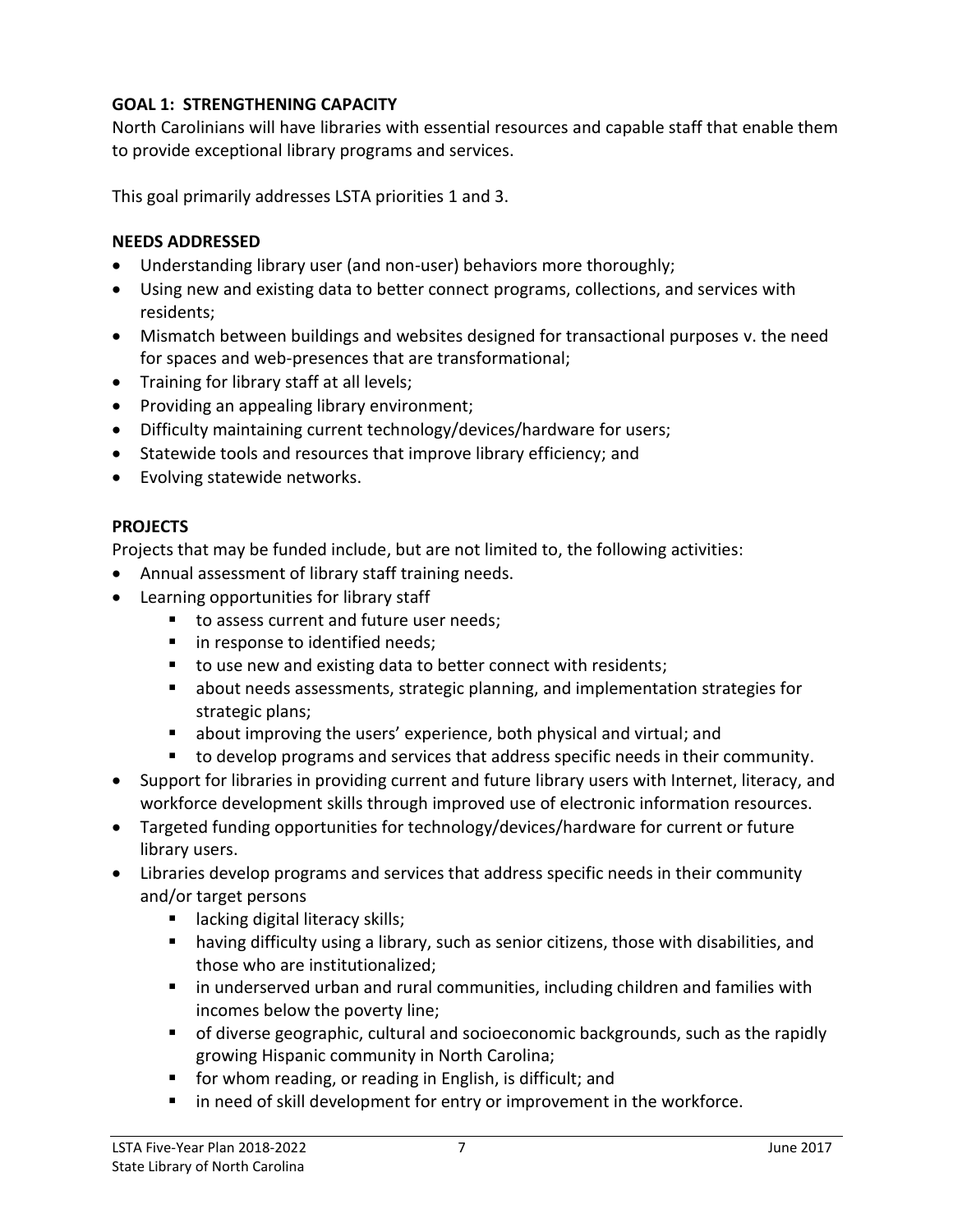- Statewide tools and resources that improve library efficiency.
- Support for evolving statewide networks.

#### **TIMELINE**

As the foundation for library services, this goal has the highest priority. The timeline for the projects covered in this goal will be the full five-year period, October 1, 2017 – September 30, 2023.

#### **OUTCOMES**

Projects and activities for this goal will benefit current and future library users, library staff, the library's community, and other associated stakeholders.

- Library staff have improved skills that enable them to provide exceptional library programs and services.
- Library users have improved information and digital literacy skills.
- Libraries use new and existing data to make data driven decisions.
- Libraries offer and/or expand programs and services that are responsive to their communities.
- More libraries take the lead in conducting their own needs assessments, strategic planning, and implementation strategies for their strategic plan.
- Libraries improve alignment between the user's physical and virtual experience.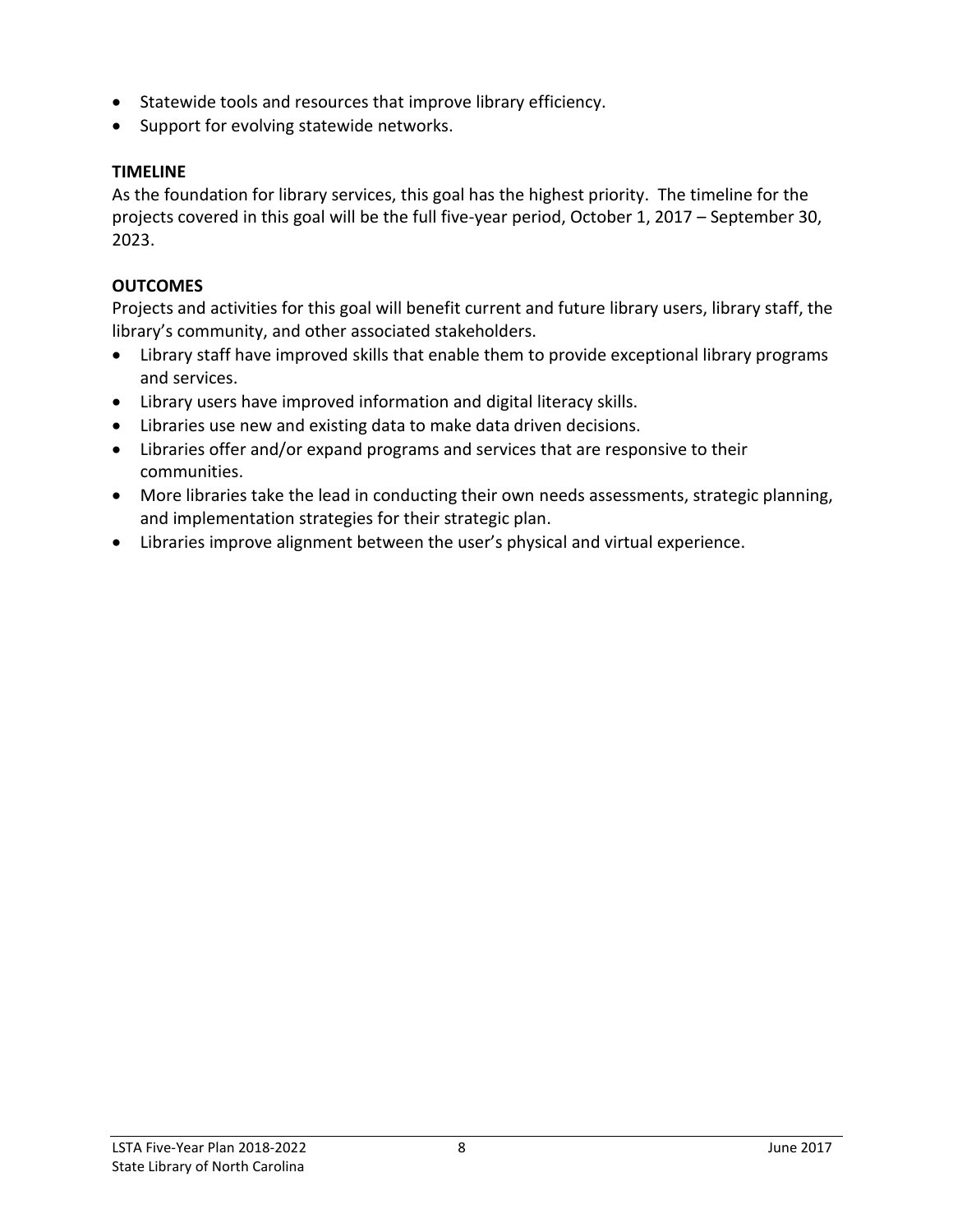#### **GOAL 2: EXPANDING ACCESS**

North Carolinians will have expanded access to resources for learning and success in school, work, and life.

This goal primarily addresses LSTA priorities 2, 5, 6, and 7.

#### **NEEDS ADDRESSED**

- Community members have difficulty discovering library materials and resources;
- Community members are unable to access library materials and resources online;
- Community members have difficulty discovering North Carolina's digitized collections;
- Many cultural heritage, historic, and special collection materials have limited availability;
- Community members lack access to statewide electronic resources;
- Community members lack access to technology and bandwidth;
- Community members lack information and digital literacy skills; and
- Community members lack creative library spaces like learning commons and maker spaces.

#### **PROJECTS**

Projects that may be funded include, but are not limited to, the following activities:

- Learning opportunities for library staff
	- to develop or maintain skills in collection assessment, digitization, providing access, and preservation for library collections to be digitized;
	- about information and digital literacy skills; and
	- about improving the users' experience, both physical and virtual.
- Libraries provide current and future library users with Internet, literacy, and workforce development skills through improving use of electronic information resources.
- Libraries develop needs assessments and/or project plans for library collections to be digitized.
- Libraries digitize, provide online access to, and preserve North Carolina library materials.
- Libraries develop programs and services that address specific needs in their community and/or target persons
	- **If** lacking digital literacy skills;
	- having difficulty using a library, such as senior citizens, those with disabilities, and those who are institutionalized;
	- in underserved urban and rural communities, including children and families with incomes below the poverty line;
	- of diverse geographic, cultural and socioeconomic backgrounds, such as the rapidly growing Hispanic community in North Carolina;
	- **fi** for whom reading, or reading in English, is difficult; and
	- in need of skill development for entry or improvement in the workforce.
- Statewide digital initiatives and consulting with local libraries.
- Programs that reduce the digital divide in North Carolina through access to technology and bandwidth.
- Explore and develop shared, statewide electronic resources.
- Integrated library systems (ILS) and digital equity programs.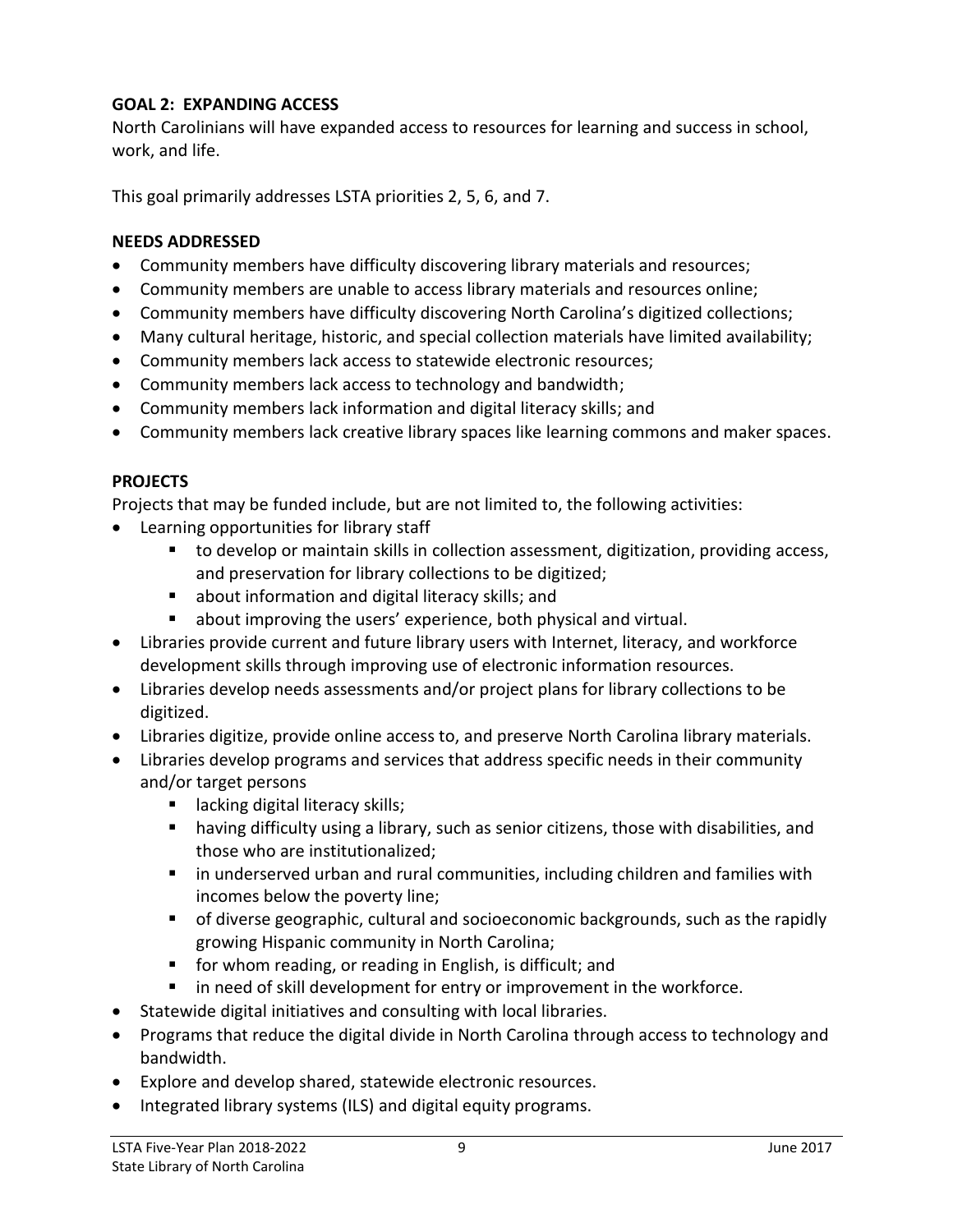#### **TIMELINE**

As an enhancement to foundational library services, this goal is the second highest priority. The timeline for the projects covered in this goal will be the full five-year period, October 1, 2017 – September 30, 2023.

#### **OUTCOMES**

Projects and activities for this goal will benefit North Carolina residents, current and future library users, library staff, the library's community, and other associated stakeholders.

- North Carolinians have easy access to library materials and resources.
- Community members have improved information and digital literacy skills.
- North Carolinians have easy access to an increased number North Carolina's digitized collections.
- Libraries have increased capacity to digitize and preserve their collections.
- Community members have increased access to creative library spaces in their communities.
- Library users have improved alignment between the physical and virtual library experience.
- The digital divide in North Carolina will be reduced.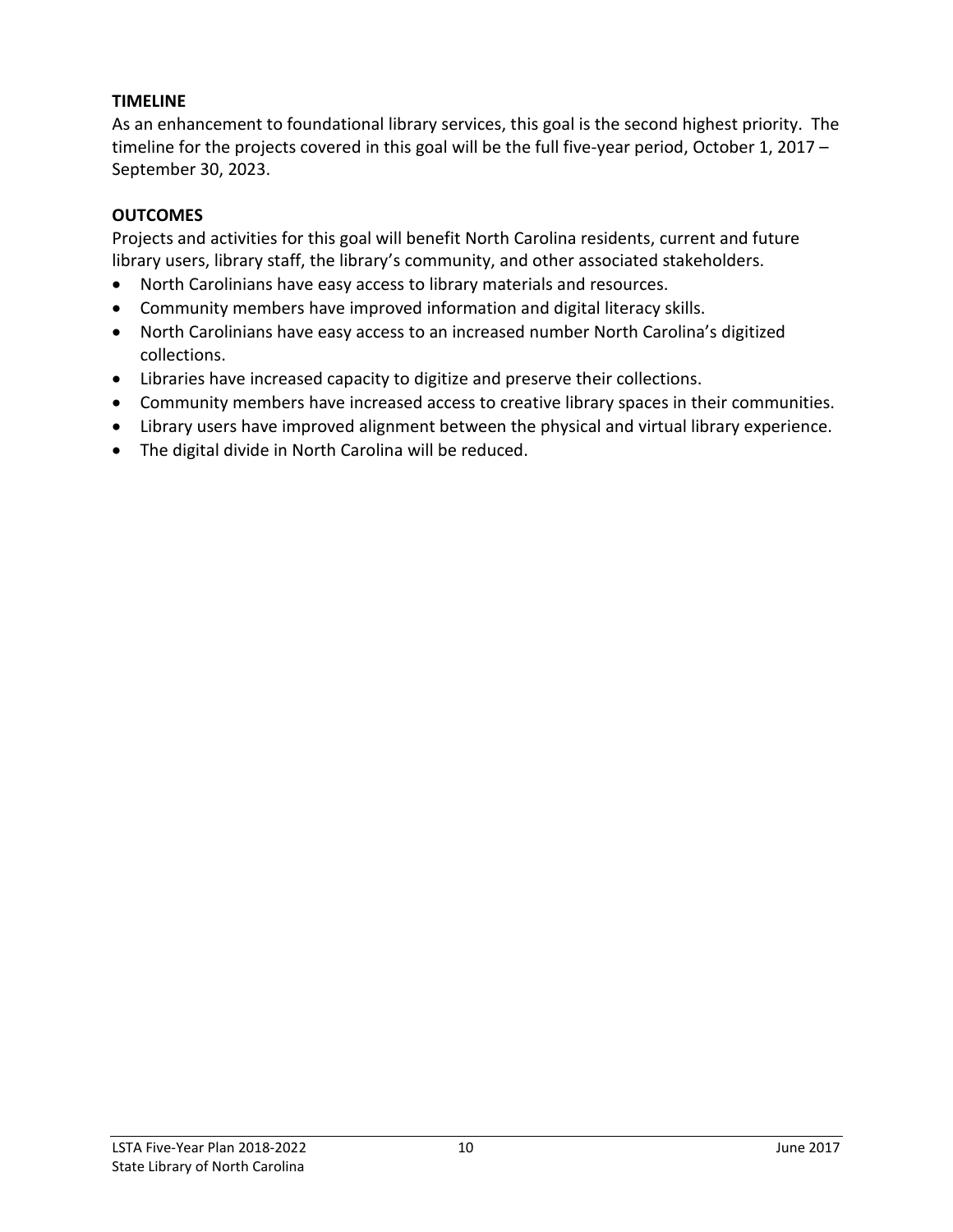### **GOAL 3: COMMUNITY ENGAGEMENT**

North Carolinians will have libraries that cooperate, coordinate, collaborate, and communicate to help the community address its needs.

This goal primarily addresses LSTA priorities 4 and 7.

#### **NEEDS ADDRESSED**

- Assistance identifying and developing partnerships;
- Community unaware of resources and/or services the library offers;
- Library is not a significant partner in community decision-making;
- Leveraged resources and skills of various community service entities;
- Responsive outreach programs and services;
- Shared community spaces; and
- Local community needs for subject expertise.

#### **PROJECTS**

Projects that may be funded include, but are not limited to, the following activities:

- Learning opportunities for library staff about partnerships and collaboration.
- Partnerships at the state and national level that provide models for local libraries.
- Programs and support for libraries in developing new partnerships and collaborations.
- Programs and services that partner or collaborate with other organizations to serve targeted communities of users who are currently unserved or underserved.
- Initiatives that embed librarians in community programs and services.

#### **TIMELINE**

This goal is a transformative shift in the role of the library, that builds on capacity and access, so it is the third highest priority. The timeline for the projects covered in this goal will be the full five-year period, October 1, 2017 – September 30, 2023.

### **OUTCOMES**

Projects and activities for this goal will benefit North Carolina residents, current and future library users, library staff, the library's community, and other associated stakeholders.

- Libraries are involved in an increased number of collaborative initiatives.
- Communities consider the library a valuable partner.
- Communities consider the library an expert on community services.
- Communities consider the library an essential community service.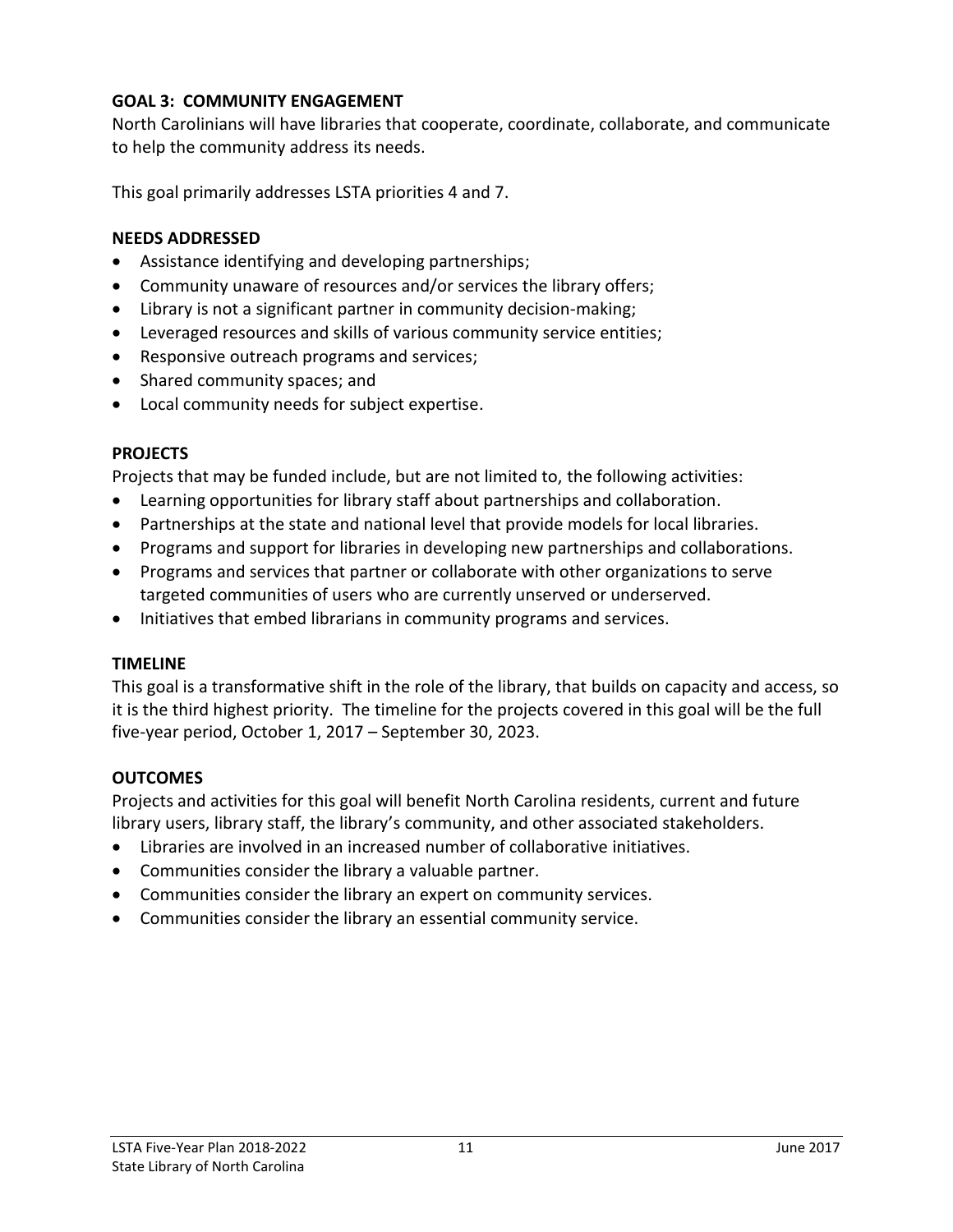#### **COORDINATION EFFORTS**

The State Library has a successful history of collaborating with other state agencies, departments, and organizations to coordinate resources, programs, and activities and leverage, but not replace, the Federal and State investment in elementary and secondary education; early childhood education; workforce development; and other federal programs and activities that relate to library services and align with the LSTA priorities. Agency staff has worked with the NCWorks Commission, Department of Public Instruction, Broadband Infrastructure Office, North Carolina Public Library Directors Association, North Carolina Library Association, NC LIVE, NC Community Colleges, UNC System Libraries, North Carolina Independent Colleges and Universities, and others on projects and initiatives. As projects unfold for the goals in this new plan, we will continue to work actively with these and other partners.

#### **Measuring Success**

In an effort to create a national picture with the information captured in the annual State Program Reports, required by IMLS from each SLAA, IMLS introduced a program called Measuring Success. Below are descriptions of the "focal areas" identified by IMLS; the Measuring Success Crosswalk on page 16 shows how the focal areas are addressed by the activities outlined in this Five Year Plan.

- **Lifelong Learning.** Activities may range from the provision of instructional information resources to direct instructional services delivered by libraries or in partnership with local entities with the goal of transferring knowledge or skills to advance educational aims.
- **Information Access.** Activities broaden public access to content through the purchase or original development of information resources (e.g. databases, computer technology).
- **Institutional Capacity.** Activities aim at modernizing existing libraries and/or supporting the development of sound policies, organizational structures, and effective methods of management and revenue development in order to improve the efficiency of library services.
- **Employment and Economic Development.** Activities address economic needs of individuals and communities.
- **Human Services.** Activities may range from the provision of instructional information resources to direct services, however these activities are focused on providing resources to remediate social problems and improve participants' quality of life.
- **Civic Engagement.** Activities improve users' ability to engage in their communities.

#### **EVALUATION PLAN**

The State Library of North Carolina will use a variety of methodologies in evaluating the success of the goals, projects, and activities in meeting our goals.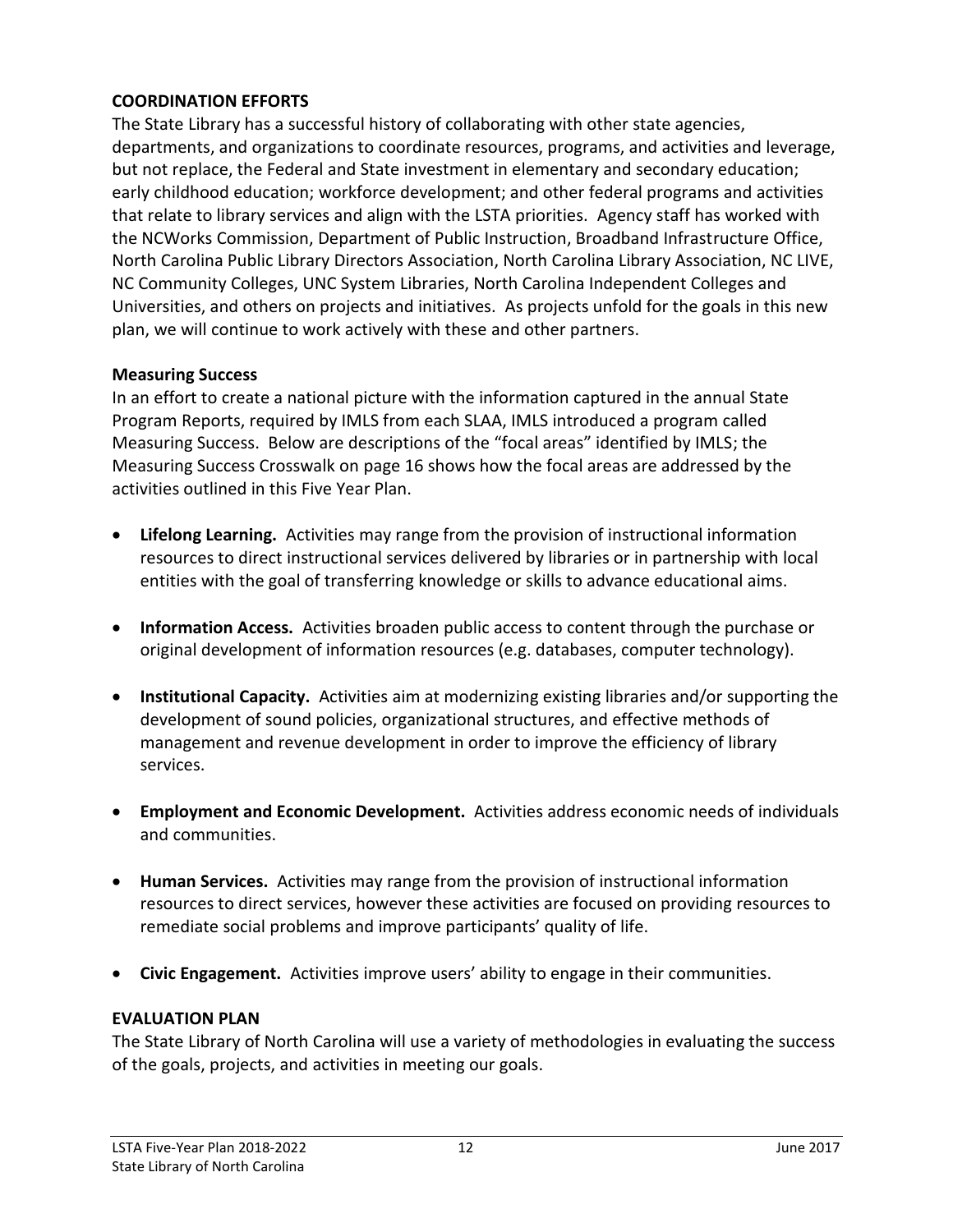For Statewide Leadership Programs and Special Projects, we will determine if the outcomes have been met through standard measures such as record keeping, tracking data, surveys, focus groups, qualitative feedback, and other methods as appropriate.

For sub-awards to libraries, applicants will describe what success looks like and how it will be measured. They will provide the output, outcomes, expenditure, and narrative information in a Final Report.

# **2013-2017 FIVE YEAR PLAN EVALUATION RECOMMENDATIONS**

In the evaluation of the 2013-2017 LSTA Five Year Plan, two recommendations were identified:

- 1. Working with K-12 schools. With the traditional "homework support" role changing, public libraries seek new ways to serve students and teachers, while acknowledging the complexity of governance and security issues.
	- The State Library will address this recommendation through maintaining a K-12 representative with a statewide perspective on the LSTA Advisory Committee and by fostering improved partnerships and collaborations between K-12 libraries and the libraries in their surrounding communities.
- 2. Sharing ideas and outcomes. While the State Library encourages libraries to present at conferences and regularly shares success stories on blogs and elsewhere, libraries would like more information of what worked and didn't.
	- The State Library will address this recommendation through developing an LSTA communication plan in consultation with the LSTA Advisory Committee and the North Carolina library community.

### **STAKEHOLDER INVOLVEMENT**

The State Library of North Carolina has a well-established program of stakeholder involvement in the development, implementation, and evaluation of the LSTA Five-Year Plan.

# **LSTA Advisory Committee**

In the late 1990's the State Library established an LSTA Advisory Committee to provide leadership for the federal library program in North Carolina. The nine-member committee is representative of our state, and is composed of members from various types of libraries from all geographic areas in the state. The committee advises the State Librarian on plans and policies for the state's LSTA program, annual grant programs, funding priorities, and the Five Year Plan Evaluation. The LSTA Advisory Committee is instrumental in the formation of each year's Annual Program Plan and the Five-Year Plan.

The State Librarian appoints new members to three-year terms in July of each year. Nominations are received from the various North Carolina library communities of interest (public, community college, UNC system, and independent colleges and universities), and are reviewed then appointed by the State Librarian. The committee elects its own chair from the membership each year for a term of July 1 - June 30.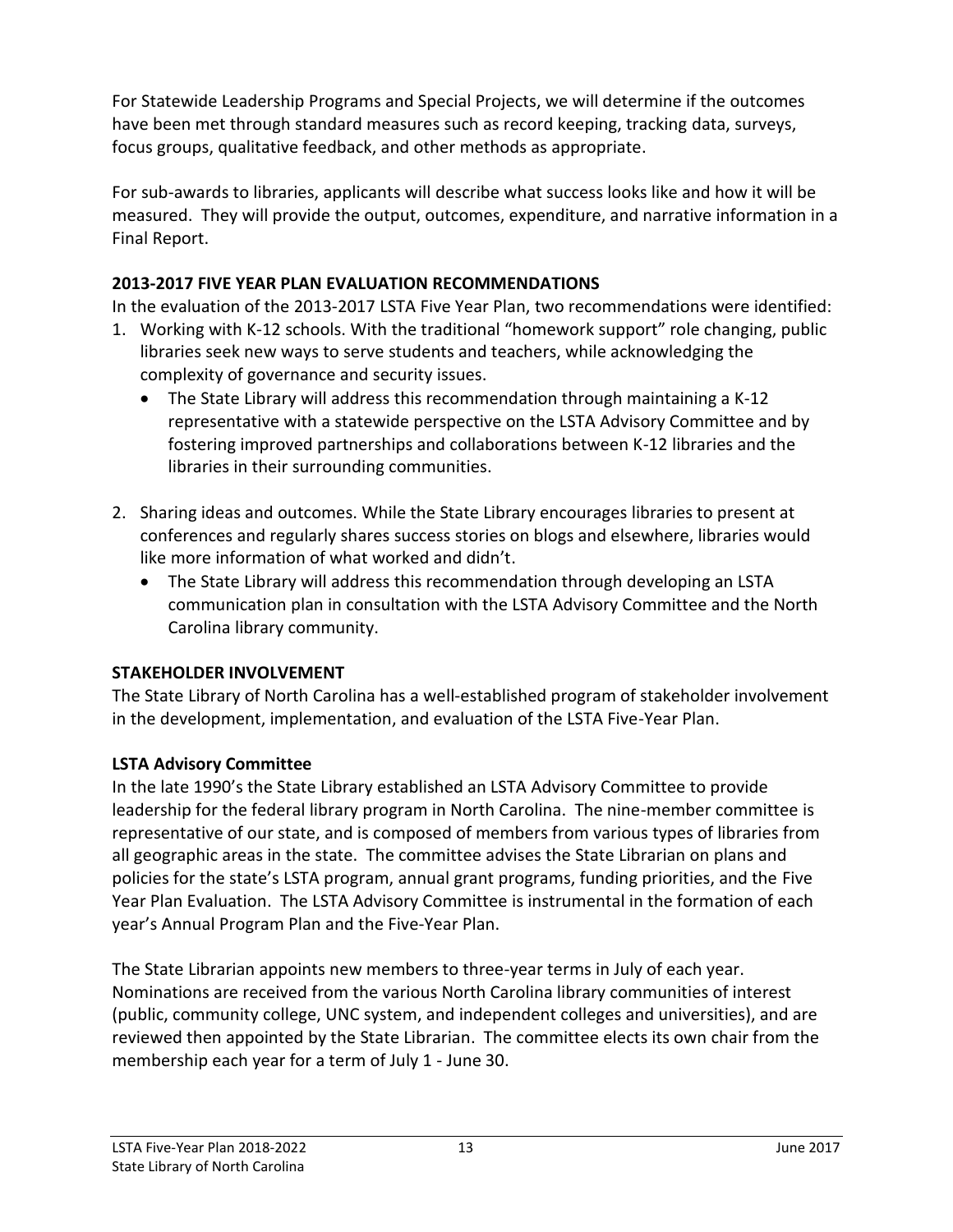#### **State Library Commission**

This Commission is established by North Carolina General Statute to advise the Secretary of Natural and Cultural Resources on the operations of the State Library and library services, including the LSTA program, in North Carolina. Some members are appointed by the Governor, the Speaker of the House, and the President Pro-Tempore of the Senate, while others represent the North Carolina Library Association and the North Carolina Public Library Directors Association.

#### **State Library Commission Committees**

The State Library Commission's various committees (e.g., Public Library Development Committee; Youth Services Advisory Committee; ad-hoc committees appointed as needed) may be asked to advise the State Library in planning and evaluating the LSTA program. The make-up of Commission committees includes commission members, representatives of the library community, library users, and experts appropriate to the assigned tasks.

#### **Grant Reviews**

Review of competitive grant applications is performed by State Library staff: Library Development Consultants and selected Senior Management. Grant reviews may also include the LSTA Advisory Committee and peer reviewers who are knowledgeable about the subject matter or type of grant under consideration. Peer reviewers may come from a wide variety of libraries from across the state.

#### **Statewide Meetings**

In addition to these established bodies, there are multiple opportunities for stakeholder involvement throughout each year when State Library staff engage with librarians across the state. This provides a continuous flow of relevant, timely communication that keeps a pulse on needs and trends, which may further inform the LSTA program.

### **COMMUNICATION AND PUBLIC AVAILABILITY**

Following approval by IMLS, this plan will be posted on the State Library of North Carolina's website < http://statelibrary.ncdcr.gov/>. An email announcement of the plan with the web address will be distributed to the North Carolina Library Association membership, the North Carolina Public Library Directors Association, and to other primary stakeholder groups. In addition, the State Library staff and others from the State Library will distribute and discuss this plan during library conferences and other gatherings, public forums, library visits, and at other appropriate opportunities.

### **MONITORING**

The State Library of North Carolina monitors Statewide Leadership Programs, Special Projects, and sub-awards to libraries through both formal and informal methods and in accordance with 2 CFR 200.327-332. Once grants have been awarded by the State Librarian, State Library staff and the LSTA Advisory Committee provide monitoring and oversight through a combination of emails, phone calls, and site visits. Library Development Consultants may monitor grant projects located within their areas of geographic responsibility and the federal program team pays particular attention to any projects that appear to be having difficulty. The federal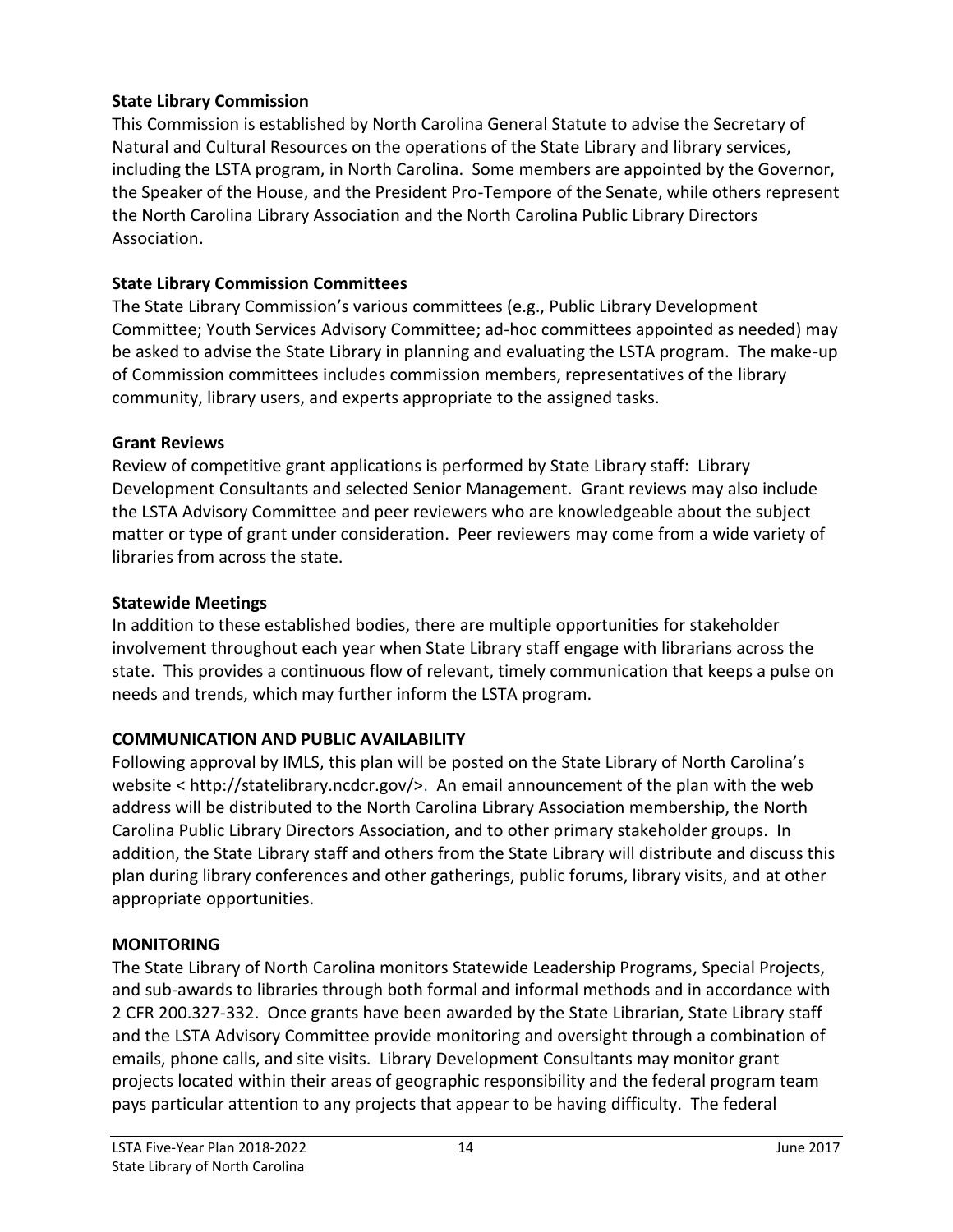program team monitors all financial documents submitted for reimbursement and they review/approve the final report submitted at the end of the grant period.

Multiyear sub-awards require quarterly reports and receive a monitoring visit at mid-year by a team comprised of State Library staff and representatives of the LSTA Advisory Committee, as well as representatives of other relevant advisory groups.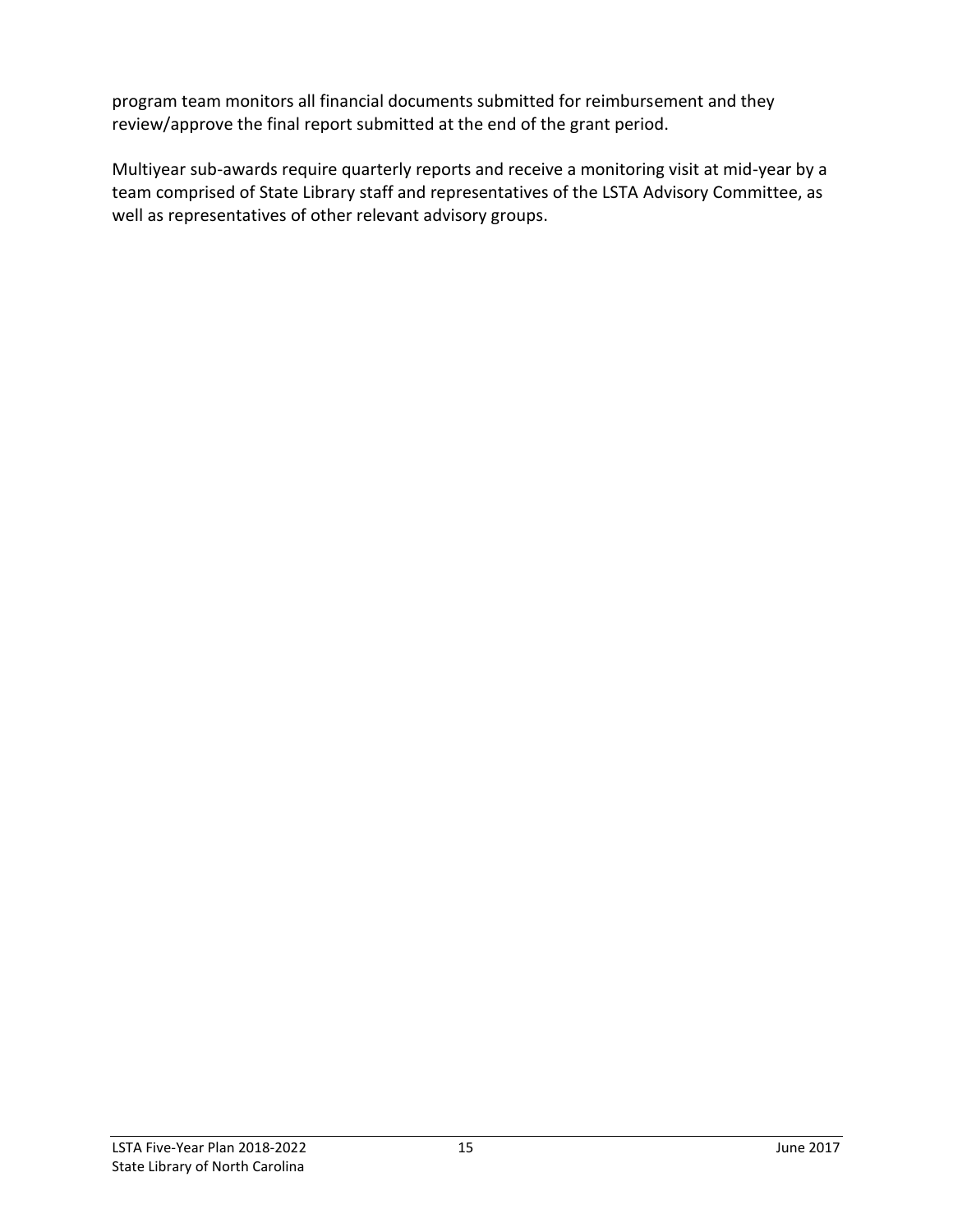#### **MEASURING SUCCESS CROSSWALK**

| <b>GOAL</b>                             | <b>FOCAL AREA</b>                | <b>PROJECT</b>                                  | <b>INTENT</b>                                       |
|-----------------------------------------|----------------------------------|-------------------------------------------------|-----------------------------------------------------|
| <b>STRENGTHENING</b><br><b>CAPACITY</b> | <b>Lifelong Learning</b>         | Libraries provide training                      | Improve users' general knowledge and skills         |
|                                         |                                  | Libraries provide programs/services             | Improve users' general knowledge and skills         |
|                                         | <b>Institutional Capacity</b>    | Assessment                                      | Improve library operations                          |
|                                         |                                  | Learning opportunities for staff                | Improve the library workforce                       |
|                                         |                                  | Statewide tools                                 | Improve library operations                          |
|                                         |                                  | Support for statewide networks                  | Improve the library workforce                       |
| <b>EXPANDING</b><br><b>ACCESS</b>       | <b>Institutional Capacity</b>    | Learning opportunities for staff                | Improve the library workforce                       |
|                                         | <b>Information Access</b>        | Libraries provide training                      | Improve users' ability to obtain and/or use         |
|                                         |                                  |                                                 | information resources                               |
|                                         |                                  | Libraries provide access to digitized materials | Improve users' ability to obtain and/or use         |
|                                         |                                  |                                                 | information resources                               |
|                                         |                                  | Libraries provide programs/services             | Improve users' ability to obtain and/or use         |
|                                         |                                  |                                                 | information resources                               |
|                                         |                                  | Digital equity                                  | Improve users' ability to discover information      |
|                                         | <b>Employment &amp; Economic</b> | Libraries provide programs/services             | Improve users' ability to use resources and apply   |
|                                         | Development                      |                                                 | information for employment support                  |
|                                         | <b>Human Services</b>            | Libraries provide programs/services             | Improve users' ability to apply information that    |
|                                         |                                  |                                                 | furthers their personal or family health & wellness |
|                                         |                                  | Libraries provide programs/services             | Improve users' ability to apply information that    |
|                                         |                                  |                                                 | furthers their parenting and family skills          |
| <b>COMMUNITY</b><br><b>ENGAGEMENT</b>   | <b>Institutional Capacity</b>    | Statewide partnerships                          | Improve library operations                          |
|                                         | Civic Engagement                 | Learning opportunities for staff                | Improve users' ability to participate in their      |
|                                         |                                  |                                                 | community                                           |
|                                         |                                  | Libraries provide programs/services             | Improve users' ability to participate in their      |
|                                         |                                  |                                                 | community                                           |
|                                         | Lifelong Learning                | <b>Embedded librarians</b>                      | Improve users' general knowledge and skills         |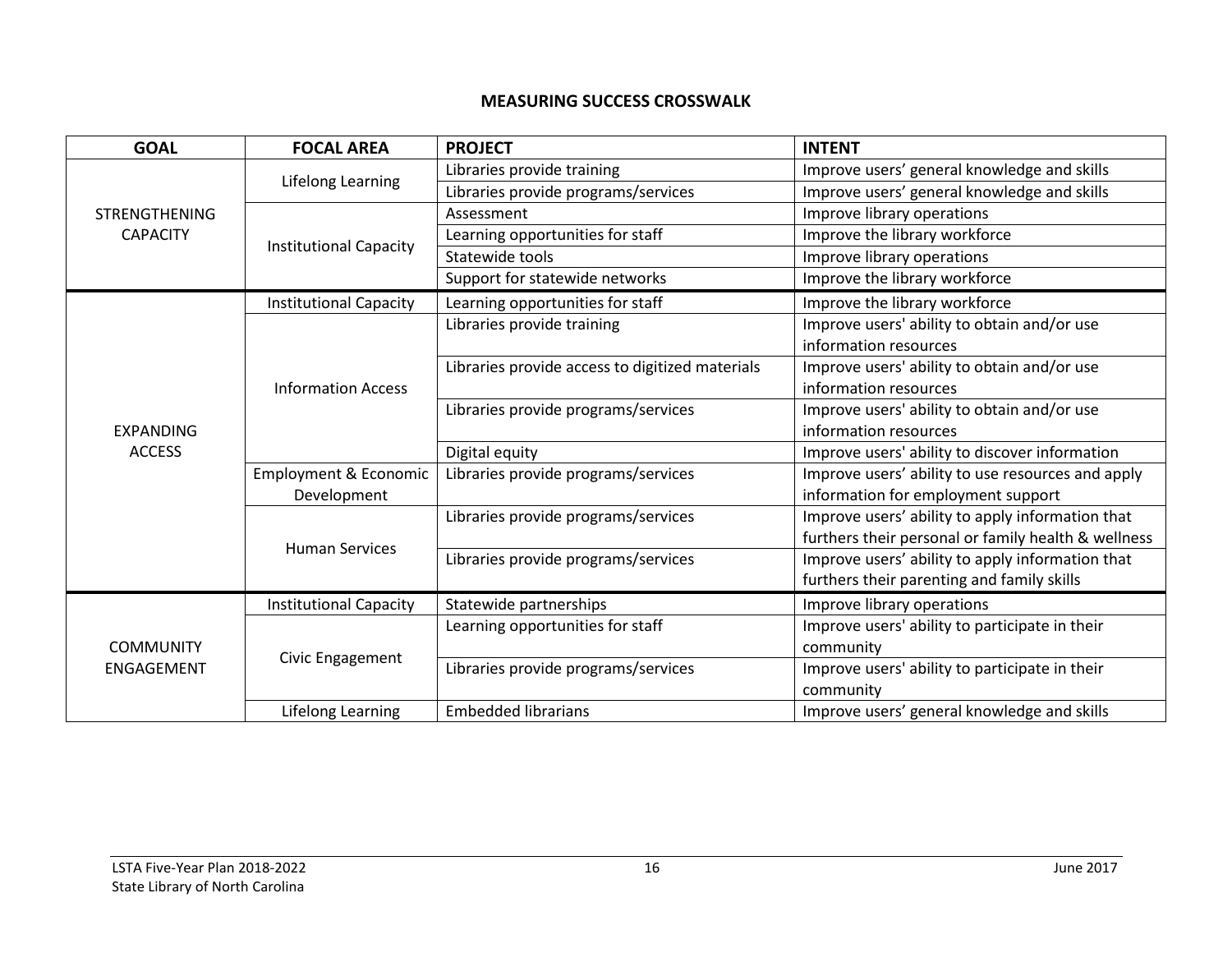#### **APPENDIX**

### **CRITERIA FOR ELIGIBILITY**

This section outlines the definitions of those organizations and institutions that may be eligible to participate in the Library Services and Technology Act implementation in North Carolina.

# **LSTA Definitions of Eligible Libraries**

The Library Services and Technology Act gives the State Library Administrative Agency (i.e., the State Library of North Carolina) the authority to expend funds allotted to the state either directly or through sub-awards or cooperative agreements to achieve the purposes of the Act. The LSTA includes most libraries of all types in its definition of eligibility for funding.

The Act defines the term "library" with a list that includes five types of libraries: a public library; a public elementary or secondary school library; an academic library; a research library; a private library or other special library (Sec. 213(2)(A-E)).

# **Additional State Definitions of Eligible Organizations**

The State Library of North Carolina and the LSTA Advisory Committee have developed these additional guidelines and definitions to assist in the implementation of the LSTA program in North Carolina. They outline the libraries and organizations that may be eligible to apply for and receive LSTA funds; however, specific eligibility will be determined by the priorities in the overall LSTA plan and in the Annual Program Plan.

The following are the broad policy guidelines for determining eligibility:

- Every library or organization defined as eligible to apply for LSTA funds must be either publicly funded (receive at least 51% of its operating funds from tax dollars) or not-forprofit (recognized as tax-exempt by the Internal Revenue Service).
- Every eligible library must have a cataloged collection of information resources, a designated space, a materials budget, and be open to the public a minimum of 40 hours per week.
- Eligible libraries must be headed by a trained library professional with a master's degree in library and information science from a graduate library education program accredited by the American Library Association or by a regional accrediting organization.
- For collaborative projects, one eligible library partner must be designated as the "lead" library to accept and administer the grant. The lead library in a collaborative project must meet all eligibility requirements.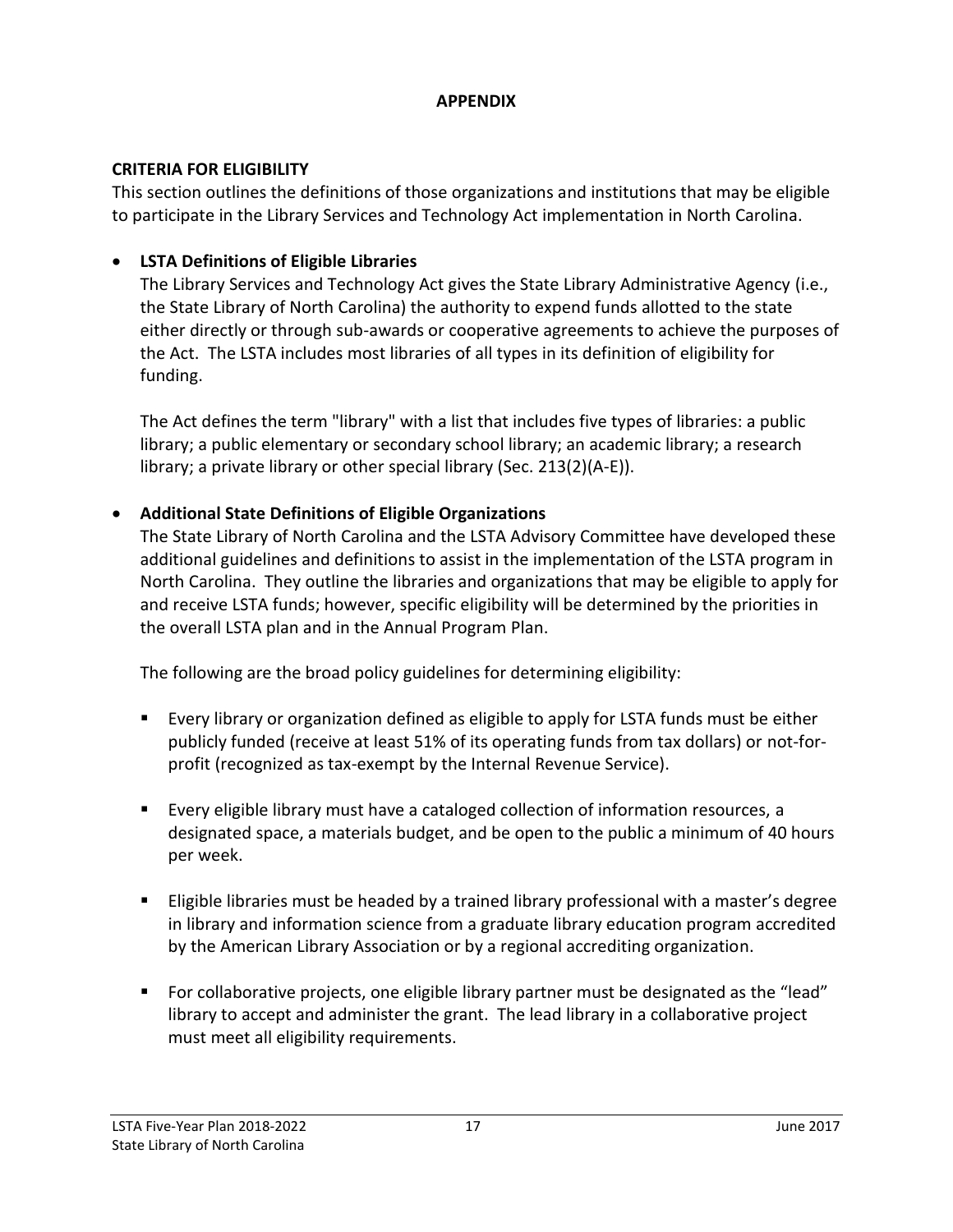The following are specific definitions for types of libraries that may be eligible under North Carolina's LSTA program:

- **Public Libraries: Libraries that qualify for grants from the North Carolina Aid to Public** Libraries Fund.
- Academic Libraries: Libraries in public or private institutions of higher education universities, colleges, community colleges, and junior colleges (2-year, 4-year and graduate degree-granting institutions) – accredited by the Southern Association of Colleges and Schools. These are libraries in institutions that are part of the University of North Carolina system; libraries in institutions that are part of the North Carolina Community College System, and libraries in private North Carolina Independent Colleges and Universities institutions defined as qualifying for North Carolina students to receive legislative tuition grants under G.S. 116-22(1).
- State Library of North Carolina: The State Library is eligible to receive funds to support the administration of the program, to carry out statewide programs, and/or to improve its services in a manner consistent with the LSTA purposes and priorities.
- State Agency Libraries: Libraries that are part of a state government agency, including libraries that serve staff and residents of rehabilitative and correctional institutions.
- Special Libraries: Libraries operated by professional, scientific, or trade associations, governments, hospitals, or other organizations, agencies or institutions primarily to serve their own specialized clientele. To qualify, a special library must be willing to share resources either through public access on site or through interlibrary loan within the state.
- Library Cooperative Organizations: A formally organized cooperative association of libraries that provides for the systematic and effective coordination of the resources of school, public, academic, and/or special libraries and information centers, for improved services for the clientele of such libraries. At least half of the members of the organization must be eligible libraries.
- State and local professional library associations providing or encouraging professional involvement and continuing education (e.g., the North Carolina Library Association).
- Graduate library education programs accredited by the American Library Association or by a regional accrediting organization.
- National or Regional Library Organizations: Other state library agencies and national or regional not-for-profit library associations and organizations may be eligible to receive LSTA funds for collaborative projects and grants that will benefit North Carolina libraries and the people they serve.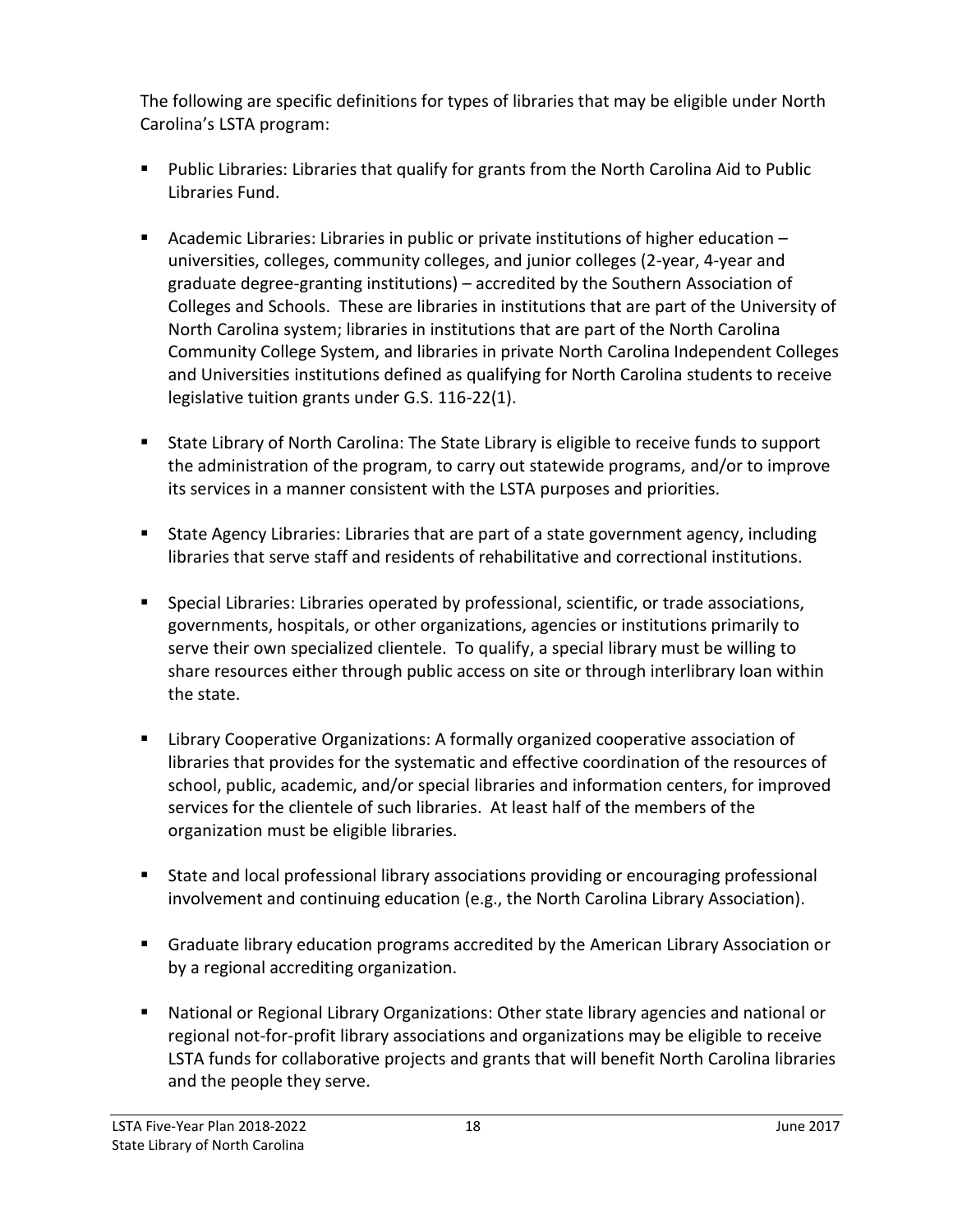#### **Non-Eligible Organizations**

There are several types of libraries and library-related organizations that are specifically not eligible to receive LSTA grants under North Carolina's plan:

- Libraries in public schools are not eligible to apply directly for funds but may partner with other eligible libraries.
- Based on the language of the original act passed by Congress, libraries in private elementary and secondary schools are not eligible for funding under the Library Services and Technology Act.
- **EXECT** Libraries serving for-profit organizations and federally-recognized Indian tribes<sup>1</sup> are not eligible to apply directly for funds, but *may* be beneficiaries of collaborative projects that are LSTA-funded. Opportunities for use of LSTA would require partnering with eligible libraries or library-related organizations.

#### **Other Eligibility Determinants**

Specific eligibility requirements will be driven by the priorities that are set in the strategic plan and the annual programs for targeting the funds to achieve the five-year goals, intents, and outcomes.

 $\overline{a}$ 

<sup>&</sup>lt;sup>1</sup> Other LSTA funds are available for federally-recognized tribal libraries.